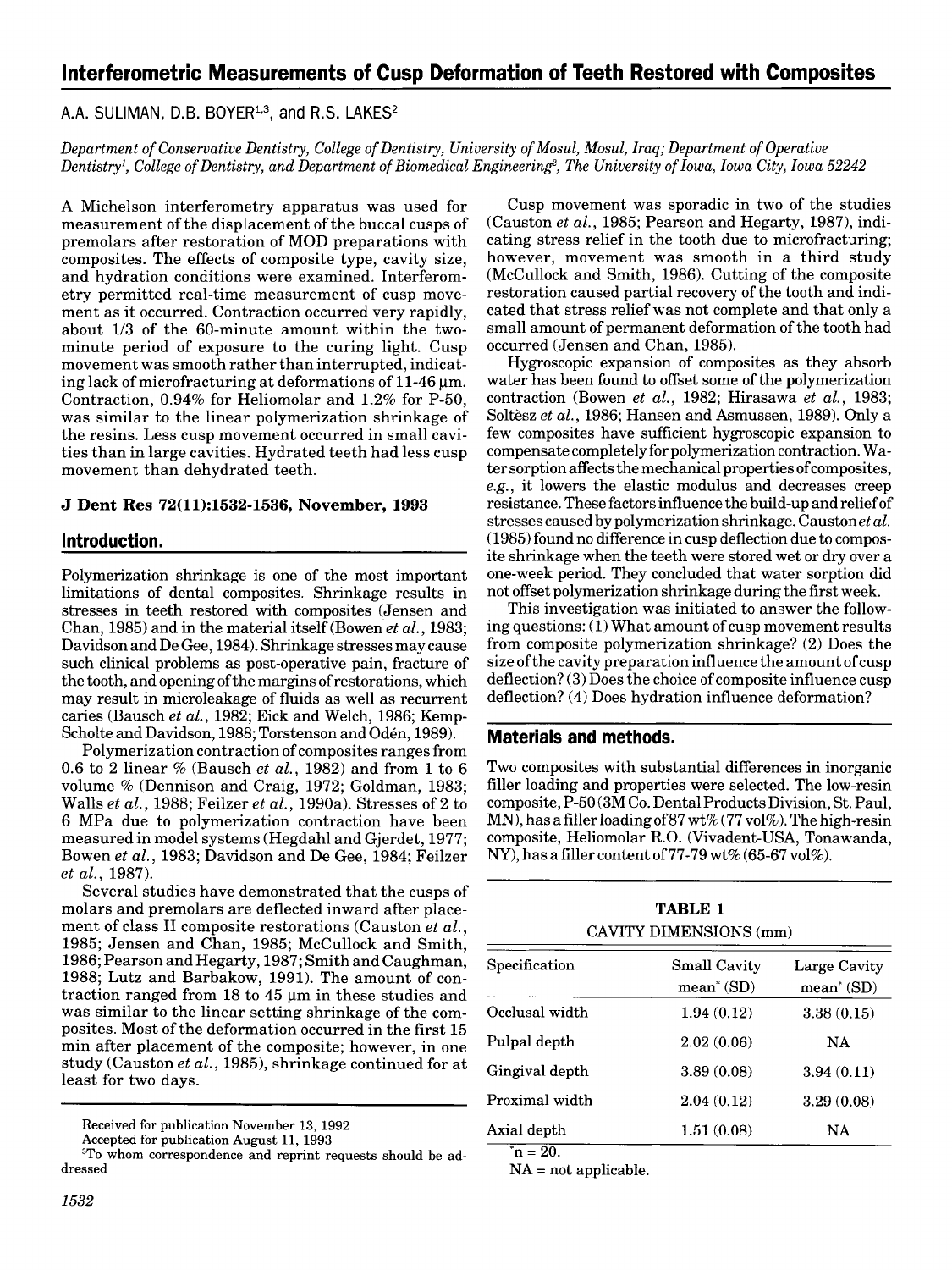

Forty extracted non-carious maxillary premolars were randomly assigned to eight experimental groups. The experimental variables were cavity size (small, large), hydration (dry, wet), and composite (P-50, Heliomolar). Small (approximate volume  $= 0.10$  cm<sup>3</sup>) and large (approximate volume  $= 0.16$  cm<sup>3</sup>) standardized mesio-occlusal-distal (MOD) cavities (Table 1) were prepared with #55 fissure burs in a high-speed handpiece with water spray. The apical third of the root was removed with a fissure bur. The pulpal tissue was removed, and the canal was enlarged with endodontic files to facilitate the implantation of a 21-gauge disposable needle (Monoject, St. Louis, MO) to supply the tooth with water and to simulate intrapulpal fluid pressure (Terkla et al., 1987). Panavia dental adhesive (Kuraray Co. Ltd, Osaka, Japan) was used to seal the needle to the apex of the tooth. The tooth was tested under pressure for an adequate seal before the root was embedded in acrylic resin.

The lingual cusp of each tooth was etched for 10 s, rinsed, and air-dried. The etched cusp was fixed with Scotchbond 2 dental adhesive (3M Co.) to a sandblasted



Fig. 3-Cusp movement vs. time caused by polymerization shrinkage of P-50 MOD restorations in premolars.



Fig.  $2$ —Cusp movement vs. time caused by polymerization shrinkage of Heliomolar MOD restorations in premolars.

aluminum plate. The movement of the buccal cusp relative to the fixed lingual cusp was measured in this study. The root of the tooth with its acrylic block was left unrestricted. A small notch was prepared at the tip of the buccal cusp, to which <sup>a</sup> <sup>6</sup> X <sup>6</sup> mm mirror was glued with cyanoacrylate adhesive. The aluminum plate was attached to a stand fixed to an optical bench.

A Michelson interferometry set-up was used for measurement of the movement of the buccal cusp after the tooth was restored with composite. Changes in the distance between a beam splitter and two mirrors (Ml and



Fig. 4-Changes in angle of tilt vs. time of the buccal cusp relative to the lingual cusp in the bucco-lingual direction. Labels:  $\bar{S}$  = small cavity,  $L =$  large cavity,  $W =$  wet tooth,  $D =$  dry tooth,  $H =$  Heliomolar, and  $P = P-50$ .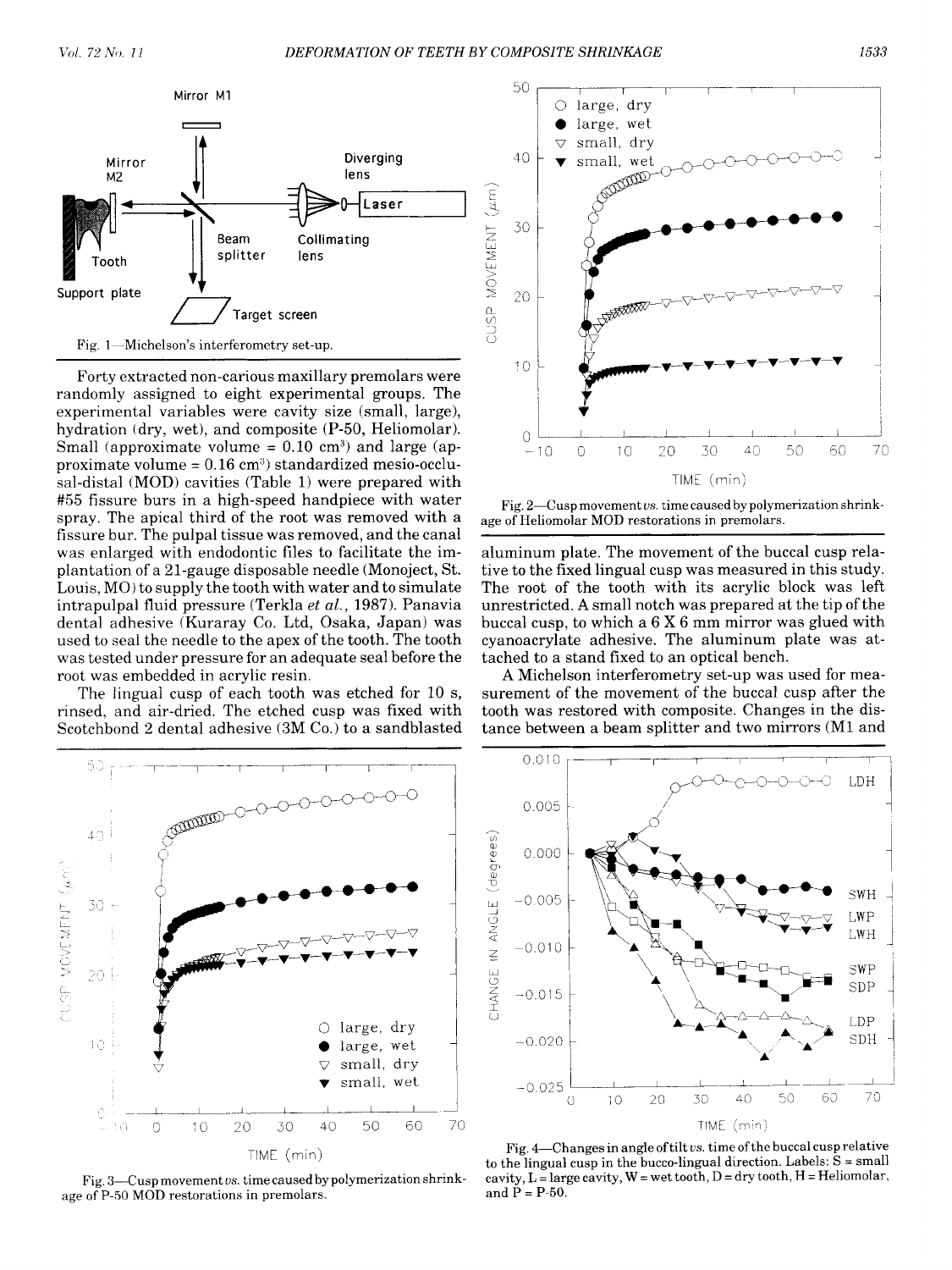M2 in Fig. 1) were measured by counting the number of fringes that passed a reference point on a target screen. The Michelson method does not give the sign of the displacement. The direction of movement, which was from the buccal cusp toward the lingual cusp, was determined by microscopic measurement of the intercuspal distance. Tilting ofthe cusp was determined from the fringe spacing in either the horizontal or vertical direction.

Once fringes were located on the target screen, the composite was cured, and fringe counting was started. The number of fringes passing the reference point on the screen was counted for 60 min. Fringe spacing in both horizontal and vertical directions was measured every 5 min. The number of fringes counted was converted into cusp displacement in  $\mu$ m. The average displacement (d) of the buccal cusp was calculated from the formula  $d = n l/2$ (Dyson, 1970), where n is the number offringes and <sup>1</sup> is the laser wavelength  $(0.633 \mu m)$ . The tilt  $(\phi)$  of the cusp in a bucco-lingual direction and a mesio-distal direction was obtained by the formula  $\phi = l/2D$  (Dyson, 1970), where D is the distance between fringes.

All cavities were restored in the same manner. The enamel was etched for 30 <sup>s</sup> with Scotchbond etching gel (3M Co.) and rinsed and dried with an air stream. Scotchprep (3M Co.) was applied to dentin for 60 <sup>s</sup> with a brush and dried with an air stream. Scotchbond 2 (3M Co.) was applied to the cavity with a brush and then air-dried for 5 <sup>s</sup> and cured for 20 s. One increment of composite was placed and cured for a total of 120 <sup>s</sup> (40 <sup>s</sup> each on the mesial, distal, and occlusal aspects ofthe cavity) by means of a Visilux curing unit (3M Co.).

The dry samples were not allowed to come into contact with water during the course of the experiment, except for a very brieftime (approximately 30 s) whenwater was used to rinse the etchant from the cavity. Similarly, none ofthe wet sampleswas allowed to dry except briefly during placement and curing of the resin composite. Moreover, physiological hydrostatic pressure (25 mm Hg) was maintained on all wet samples during resin placement and measurements.

Statistical analysis consisted of testing for significant displacement ofthe buccal cusp relative to the lingual cusp at 60 min after the composite was placed. Analysis of variance was used to determine the influence ofthe factors cavity size, hydration condition, and type ofcomposite. The Duncan multiple-range test was used for a posteriori contrasts following F-tests that were significant. An alpha value of 0.05 was used for all statistical tests.

#### Results.

Movement of the buccal cusp was detected in all experimental groups during the first 60 min after placement of the resin composite. The mean cusp movement after <sup>1</sup> h was statistically significant in all experimental groups (p  $<$  0.05). Most of the deformation took place within the first 5 min. Fig. 2 shows cusp movement for teeth restored with Heliomolar, while Fig. 3 shows those with P-50. From these illustrations, it is seen that large cavities restored with either Heliomolar or P-50 under dry conditions had the largest displacement of the buccal cusp (40-45  $\mu$ m). The least amount of movement  $(10 \mu m)$  was found in small cavities in hydrated teeth restored with Heliomolar.

|                                         | TABLE 2<br>CUSP MOVEMENT AT 60 MIN AFTER RESTORATION<br>(ANOVA AND DUNCAN MULTIPLE-RANGE TESTS) |                  |         |                       |  |  |  |
|-----------------------------------------|-------------------------------------------------------------------------------------------------|------------------|---------|-----------------------|--|--|--|
| ANOVA Summary Table (Alpha = $0.05$ )   |                                                                                                 |                  |         |                       |  |  |  |
| Source                                  | df                                                                                              | SS               | F value | $Pr$ > F              |  |  |  |
| Group                                   | 7                                                                                               | 3871.51          | 55.65   | 0.0001                |  |  |  |
| Duncan Multiple-range Test              |                                                                                                 |                  |         |                       |  |  |  |
| $(Alpha = 0.05, df = 31, ms = 9.94175)$ |                                                                                                 |                  |         |                       |  |  |  |
| Source                                  |                                                                                                 | Mean $(\mu m)^*$ |         | Grouping <sup>+</sup> |  |  |  |
| Small wet Heliomolar                    |                                                                                                 | $10.8\,$         |         | A                     |  |  |  |
| Small dry Heliomolar                    |                                                                                                 | 21.1             |         | B <sub>C</sub>        |  |  |  |
| Small wet P-50                          |                                                                                                 | 23.2             |         | $\mathbf C$           |  |  |  |
| Small dry P-50                          |                                                                                                 | 26.0             |         | $\mathbf C$           |  |  |  |
| Large wet Heliomolar                    |                                                                                                 | 31.5             |         | D                     |  |  |  |
| Large wet P-50                          |                                                                                                 | 32.5             |         | D                     |  |  |  |
| Large dry Heliomolar                    |                                                                                                 | 40.3             |         | Е                     |  |  |  |
| Large dry P-50                          |                                                                                                 | 45.7             |         | F                     |  |  |  |

 $TATT22$ 

 $\overline{n} = 5.$ 

+Means with the same letter are not significantly different.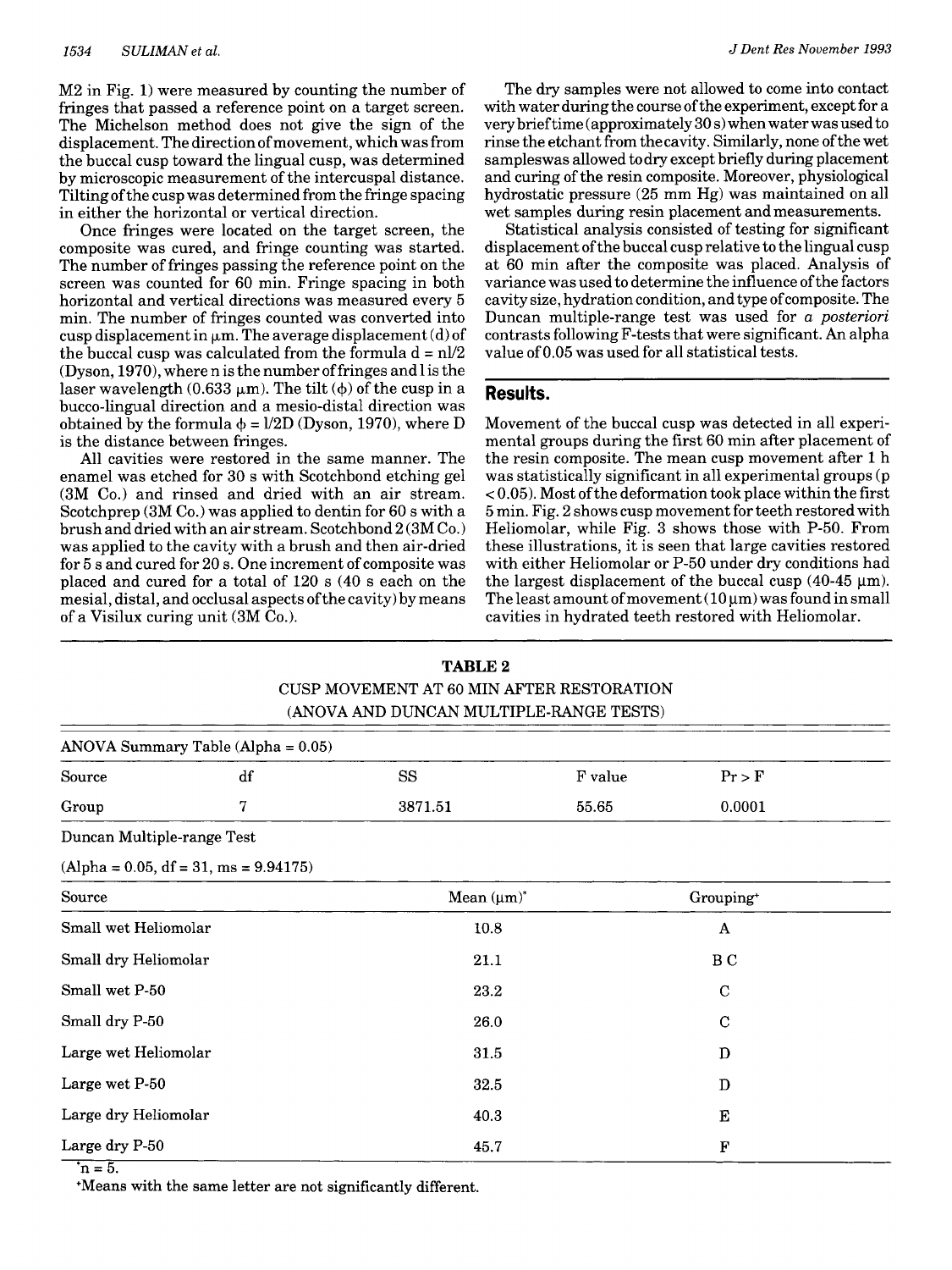| Material   | Hydration | Large Cavities<br>$mean^*(SD)$ | <b>Small Cavities</b><br>mean(SD) |
|------------|-----------|--------------------------------|-----------------------------------|
|            |           |                                |                                   |
| Dry        | 45.7(4.8) | 26.0(3.7)                      |                                   |
| Heliomolar | Wet       | 31.5(2.5)                      | 10.8(1.8)                         |
|            | Dry       | 40.3(2.6)                      | 21.1(3.2)                         |

## TABLE <sup>3</sup> CUSP MOVEMENT  $(\mu m)$  AFTER 60 MIN CAUSED BY COMPOSITE POLYMERIZATION SHRINKAGE

One-way analysis of variance showed that there were significant differences among the experimental groups at the end of the observation period (Table 2). Results of the Duncan multiple-range test are also presented in Table 2. Small cavities had less cusp movement than large cavities; teeth restored with Heliomolar were not statistically different from those restored with P-50; and hydrated teeth had less cusp movement than dry teeth. Mean cusp displacements and standard deviations for the experimental groups are summarized in Table 3.

The tilt of the buccal cusp relative to the lingual cusp in the x-direction (bucco-lingual direction) was found, as expected, to be more than that in the y-direction (mesiodistal direction). The changes in the angle of tilt in the bucco-lingual direction are shown for the experimental groups in Fig. 4.

#### Discussion.

Interferometry permitted real-time measurement of cusp movement as it occurred. Contraction occurred very rapidly; about 1/3 of the 60-minute amount occurred during the first 2 min while the composite was exposed to the curing light. Measurements were begun when the curing light was turned on.

The amounts of deformation measured,  $10.8$ -45.7  $\mu$ m, were similar to those found by other methods in previous studies. Movement of cusps was smooth rather than interrupted and indicated no microfracturing at these deformations. This agrees with some previous work (McCullock and Smith, 1986) but disagrees with others (Causton et al., 1985; Pearson and Hegarty, 1987).

Cusp movements expressed as a percentage of cavity width were very similar to literature values of linear shrinkage of the resins: Heliomolar, 2.8 vol%  $(0.93 \text{ lin\%}),$ and P-30 (forerunner of P-50), 3.6 vol% (1.2 lin%) (Feilzer et al., 1988). Our values were  $0.94\%$  and  $1.21\%$ , respectively, and were obtained by dividing mean values of cusp movement from Table 3 by the cavity widths in Table 1.

Several factors may influence the displacement of the cusps by the setting contraction of the composite: (1) the elastic modulus and flow of the composite, (2) bonding between the composite and tooth, and (3) the flexibility of the tooth. Feilzer *et al.* (1990b) have shown that stress build-up is higher and stress relief by flow is less with composites with high elastic moduli. Consequently, P-50, with its higher filler loading and stiffness, was expected to result in more cuspal deformation than Heliomolar. This trend was seen, though it was not statistically significant.

Bonding between the composite and tooth will transmit shrinkage stresses in the composite to the tooth and result in cusp deformation. In the absence of bonding, composite shrinkage results in gap formation between the composite and tooth (Hansen and Asmussen, 1989). In this study, gap formation was not determined; however, effective bonding was presumed, since cusp deformations approximated linear shrinkage values of the composites.

The larger the cavity size, the greater was the cusp movement. This can be explained by two points: First, there was less tooth structure left in large cavities, which meant more flexibility of the cusps and more compliance with composite shrinkage. As the cavity preparation becomes wider and deeper, the strength of the prepared tooth is considerably reduced and the tooth becomes more flexible (Blaser et al., 1983; Douglas, 1985).

Second, the greater total volume of composite needed for restoration of large cavities results in higher shrinkage force (Goldman, 1983). Although large restorations might be expected to permit more flow than smaller ones, this did not offset the factors contributing to higher cusp deformation.

Restoring large cavities in several increments has been shown to distribute the contraction strain among the increments, reduce the stress on the cusps, and result in less cusp deformation (Jensen and Chan, 1985). Due to the experimental set-up used for interferometry, which requires undisturbed mirrors for observation of fringes produced by cusp movement, an incremental technique was not possible. Consequently, the results obtained in this study represent the extreme.

Hydration of teeth may potentially influence in several ways the deformation ofteeth restored with composites. A hydrated tooth may be more flexible, and this would lead to higher deformation. Hydration interferes with bonding to dentin of some bonding agents. Lack of bonding to dentin may permit contraction of the composite without deformation of the tooth by formation of a gap between composite and dentin. If this is the case, hydration would decrease deformation of the tooth. Finally, absorption of water by composite is known to offset polymerization shrinkage to some extent. Since the hydrated teeth deformed less than dry teeth, it is hypothesized that this was due to decreased bonding between the composite and wet teeth and to absorption of water by composite.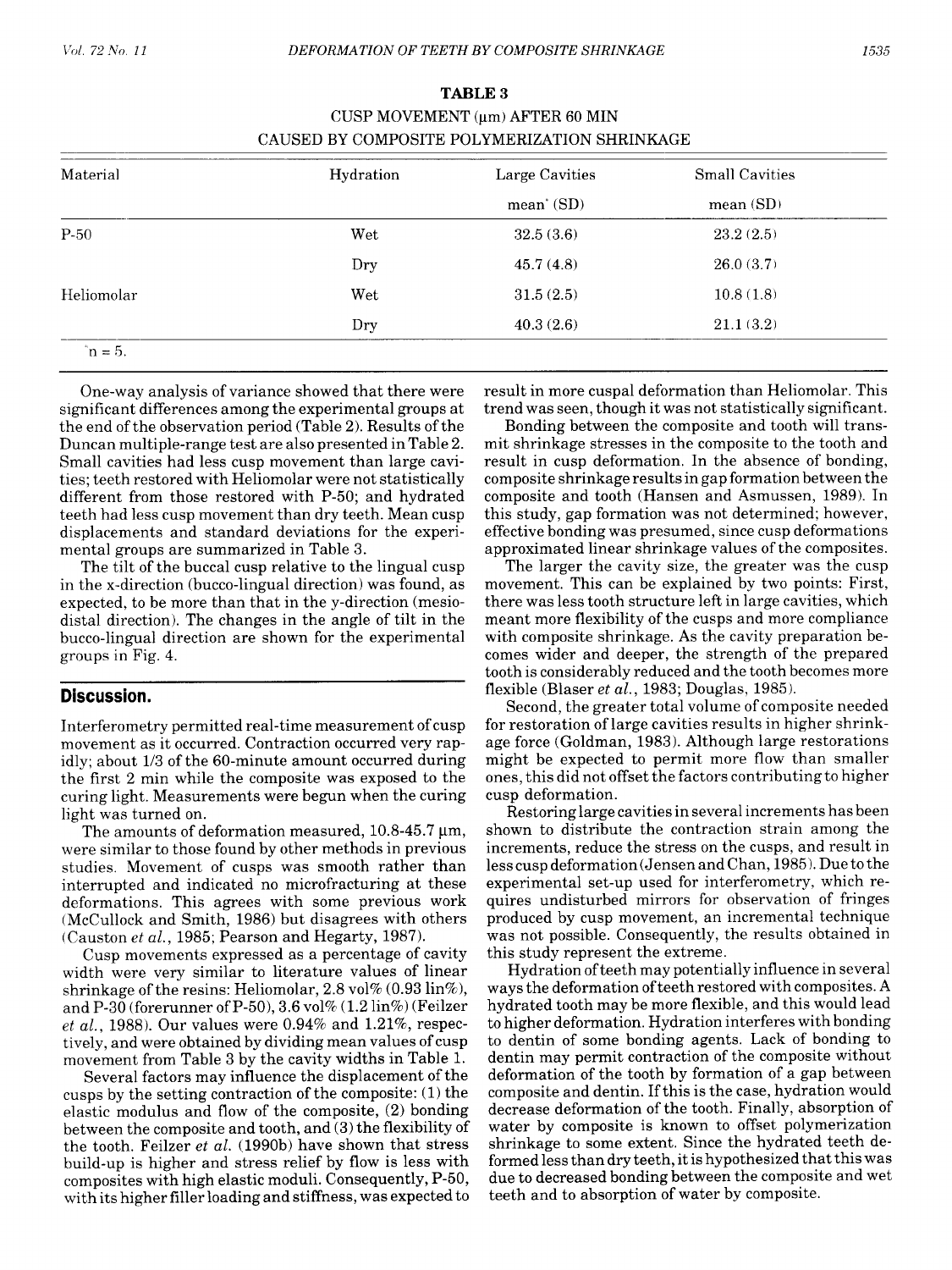#### REFERENCES

- Bausch JR, de Lange K, Davidson CR, Peters A, De Gee AJ (1982). Clinical significance of polymerization shrinkage of composite resins. J Prosthet Dent 48:59-67.
- Blaser PK, Lund MR, Cochran MA, Potter RH (1983). Effects of designs of class 2 preparations on resistance of teeth to fracture. Oper Dent 8:6-10.
- Bowen RL, Rapson JE, Dickson G (1982). Hardening shrinkage and hygroscopic expansion of composite resins. J Dent Res 61:654-658.
- Bowen RL, Nemoto K, Rapson JE (1983). Adhesive bonding ofvarious materials to hard tooth tissues: forces developing in composite materials during hardening. JAm DentAssoc 106:475-477.
- Causton BE, Miller B, Sefton J (1985). The deformation of cusps by bonded posterior composite restorations: an in vitro study. Br Dent J 159:397-400.
- Davidson CL, De Gee AJ (1984). Relaxation of polymerization contraction stresses by flow in dental composites. J Dent Res 63:146-148.
- Dennison JB, Craig RG (1972). Physical properties and finished surface texture of composite restorative resin. J Oral Rehabil 7:369-377.
- Douglas WH (1985). Methods to improve fracture resistance of teeth. In: Vanherle G, Smith DC, editors. Posterior composite resin dental restorative materials. The Netherlands: Peter Szulc Publishing Co., 433-441.
- Dyson J (1970). Interferometry as measuring tool. Brighton (England): Machinery Publishing Co.
- Eick JD, Welch FH (1986). Polymerization shrinkage of posterior composite resins and its possible influence on postoperative sensitivity. Quint Int 17:103-111.
- Feilzer AJ, De Gee AJ, Davidson CL (1987). Setting stress in composite resin in relation to configuration of restoration.  $J$  Dent Res 66:1636-1639.
- Feilzer AJ, De Gee AJ, Davidson CL (1988). Curing contraction of composites and glass-ionomer cements. J Prosthet Dent 59:297- 300.
- Feilzer AJ, De Gee AJ, Davidson CL (1990a). Relaxation of polymerization contraction shear stress by hygroscopic expansion.  $JDent$ Res 69:36-39.
- Feilzer AJ, De Gee AJ, Davidson CL (1990b). Quantitative determination of stress reduction by flow of composite restorations. Dent Mater 6:167-171.
- Goldman M (1983). Polymerization shrinkage of resin-bonded restorative materials. Aust Dent J 28:156-161.
- Hansen EK, Asmussen A (1989). Marginal adaptation of posterior resins: Effect of dentin-bonding agent and hygroscopic expansion. Dent Mater 5:122-126.
- Hegdahl T, Gjerdet NR (1977). Contraction stresses of composite resin filling materials. Acta Odontol Scand 35:185-195.
- Hirasawa T, Hirano S, Hirabayashi S, Harashima I, Aizawa M (1983). Initial dimensional changes of composites in dry and wet conditions. J Dent Res 62:28-31.
- Jensen ME, Chan DCN (1985). Polymerization shrinkage and microleakage. In: Vanherle G, Smith DC, editors. Posterior composite resin dental restorative materials. The Netherlands: Peter Szulc Publishing Co., 243-262.
- Kemp-Scholte CM, Davidson CL (1988). Marginal sealing of curing contraction gaps in CLV composite resin restorations.  $J$  Dent Res 67:841-845.
- Lutz F, Barbakow F (1991). Quality and durability of marginal adaptation in bonded composite restorations. Dent Mater 7:107- 113.
- McCullock AJ, Smith BGN (1986). In vitro studies of cuspal movement produced by adhesive restorative materials. Br Dent J 161:405-409.
- Pearson GJ, Hegarty SM (1987). Cusp movement in molar teeth using dentine adhesives and composite filling materials. Biomaterials 8:473-476.
- Smith DC, Caughman WF (1988). The effects of composite polymerization shrinkage on intercuspal distance (abstract). J Dent Res 67:221.
- Soltesz U, Bath P, Klaiber B (1986). Dimensional behavior of dental composites due to polymerization shrinkage and water sorption. In: Christel P, editor. Biological and biomechanical performance of biomaterials. Amsterdam: Elsevier Science Publishers, 123- 128.
- Terkla LG, Brown AC, Hanisch AP, Mitchem JC (1987). Testing sealing properties of restorative materials against moist dentin. J Dent Res 66:1758-1764.
- Torstenson B, Odén A (1989). Effect of bonding agent types and incremental techniques on minimizing contraction gaps around resin composites. Dent Mater 5:218-223.
- Walls AW, McCabe JF, Murray JJ (1988). The polymerization contraction of visible-light activated composite resins. J Dent 16: 177-181.